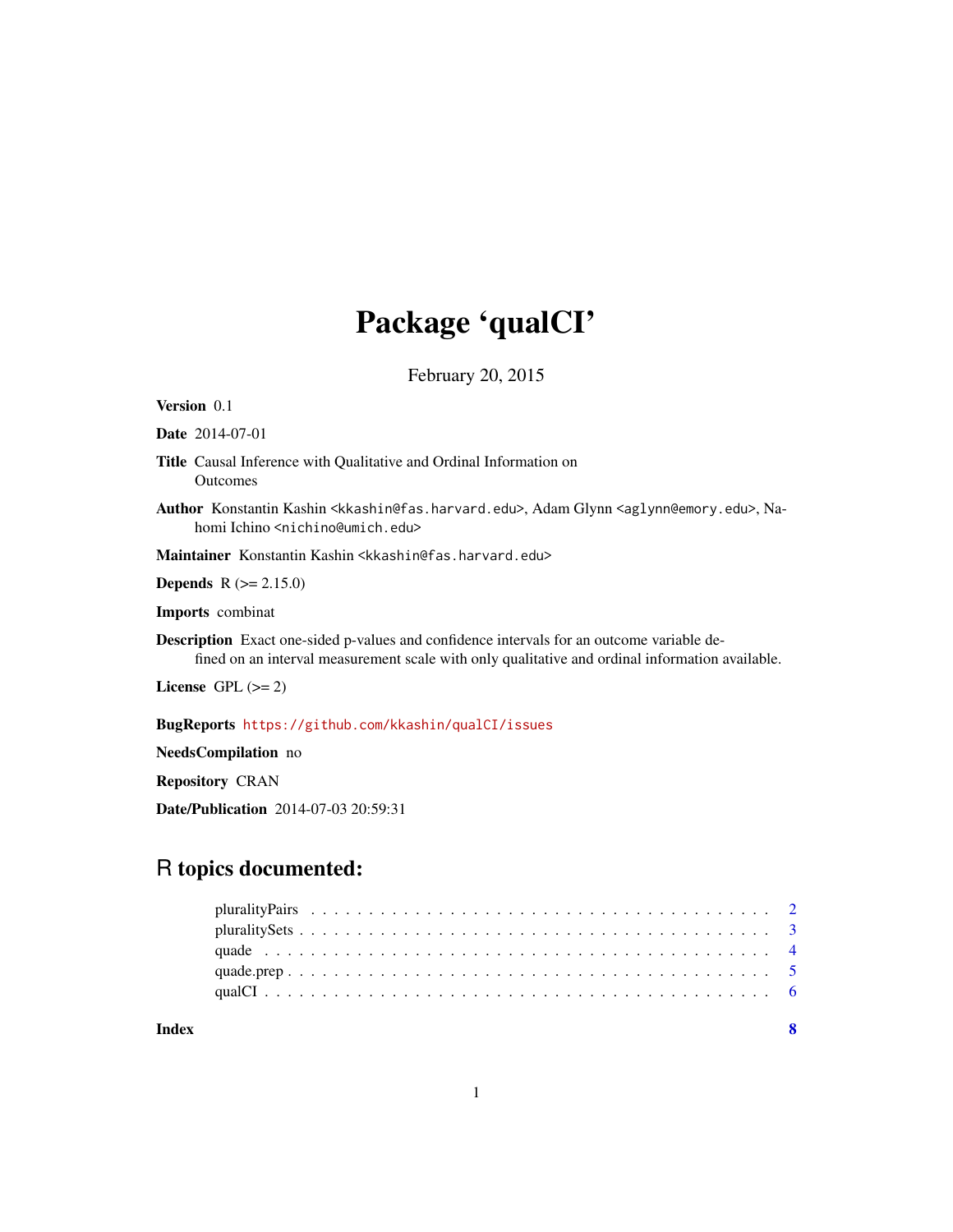<span id="page-1-0"></span>

#### Description

Replication data for Glynn and Ichino (2014b). Contains the dataframe pluralityPairs, corresponding to a matched pairs design.

#### Usage

pluralityPairs

#### Format

The dataframe has 4 variables for 8 countries in sub-Saharan Africa that held transitional multi-party presidential elections in the 1990s:

- country: country name (string).
- pair: pair identifier (numeric). The 8 countries are matched into 4 pairs.
- plurality: binary treatment indicator (numeric), where a country is coded 1 if it used plurality rules with one round only for its transitional multi-party presidential elections in the 1990s. A country is coded 0 if the electoral rules for the transitional election had a run-off provision to eliminate weaker candidates and hold a second round election if no candidate met a vote threshold in the first round.
- OppHarRankPair: within-pair rank for the country's level of opposition harassment by the incumbent regimein the lead up to the transitional multi-party presidential election (numeric). Within each pair, the country that had greater opposition harassment is coded 1; the other country is coded 0. The rank is determined by qualitative reports of whether the incumbent regime targeted only opposition leaders or supporters or both; whether opposition members were detained and their treatment during dention, such as torture or death; whether violence was threatened or used; and the extent of any violence towards the opposition.

#### Source

Glynn and Ichino (2014a,b) contain fuller descriptions of opposition harassment that are the basis for the ranks and details on the sample and matching.

#### References

Glynn, Adam N., and Nahomi Ichino. 2014a. [Supplementary Information \(online appendix\) for](http://sites.lsa.umich.edu/nichino/wp-content/uploads/sites/106/2014/06/Glynn_Ichino_qualCI_SI.pdf) ["Using Qualitative Information to Improve Causal Inference."](http://sites.lsa.umich.edu/nichino/wp-content/uploads/sites/106/2014/06/Glynn_Ichino_qualCI_SI.pdf) *American Journal of Political Science*.

Glynn, Adam N., and Nahomi Ichino. 2014b. "Using Qualitative Information to Improve Causal Inference." *American Journal of Political Science*. Forthcoming.

#### See Also

[quade](#page-3-1).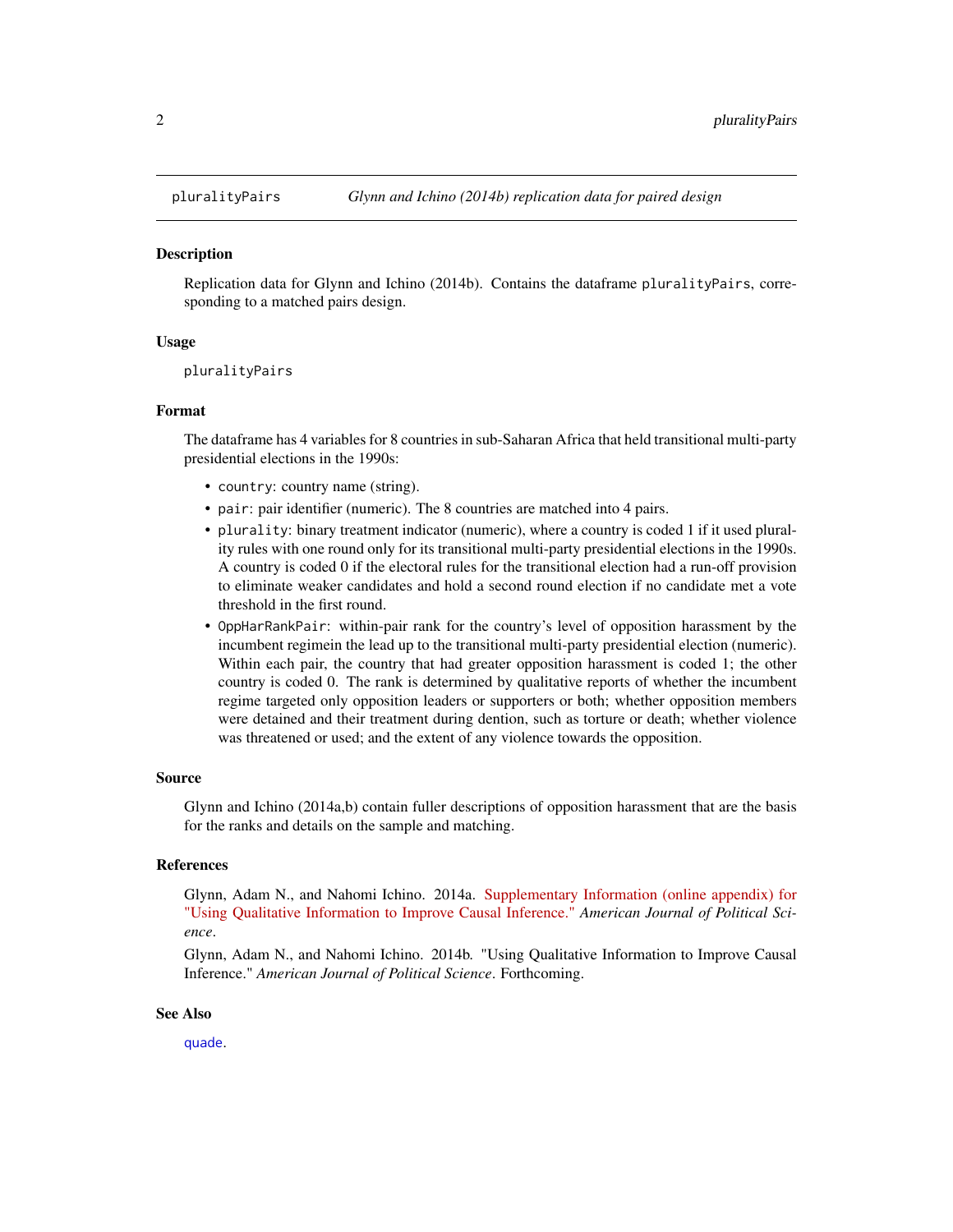<span id="page-2-0"></span>

#### Description

Replication data for Glynn and Ichino (2014b). Contains the dataframe pluralitySets, corresponding to a full matching design.

#### Usage

```
pluralitySets
```
#### Format

The dataframe has 4 variables for 9 countries in sub-Saharan Africa that held transitional multi-party presidential elections in the 1990s:

- country: country name (string).
- set: set identifier (numeric). The 9 countries are matched into 3 sets with varying numbers of treated and control units.
- plurality: binary treatment indicator (numeric), where a country is coded 1 if it used plurality rules with one round only for its transitional multi-party presidential elections in the 1990s. A country is coded 0 if the electoral rules for the transitional election had a run-off provision to eliminate weaker candidates and hold a second round election if no candidate met a vote threshold in the first round.
- OppHarRankSet: within-set rank for the country's level of opposition harassment by the incumbent regime in the lead up to the transitional multi-party presidential election (numeric). Within each set, the country that had the lowest level of opposition harassment is coded 1. The country with the highest level of opposition harassment in the set is assigned the rank equal to the number of units in the set. The rank is determined by qualitative reports of whether the incumbent regime targeted only opposition leaders or supporters or both; whether opposition members were detained and their treatment during dention, such as torture or death; whether violence was threatened or used; and the extent of any violence towards the opposition.

#### Source

Glynn and Ichino (2014a,b) contain fuller descriptions of opposition harassment that are the basis for the ranks and details on the sample and full matching.

#### References

Glynn, Adam N., and Nahomi Ichino. 2014a. [Supplementary Information \(online appendix\) for](http://sites.lsa.umich.edu/nichino/wp-content/uploads/sites/106/2014/06/Glynn_Ichino_qualCI_SI.pdf) ["Using Qualitative Information to Improve Causal Inference."](http://sites.lsa.umich.edu/nichino/wp-content/uploads/sites/106/2014/06/Glynn_Ichino_qualCI_SI.pdf) *American Journal of Political Science*. (weblink)

Glynn, Adam N., and Nahomi Ichino. 2014b. "Using Qualitative Information to Improve Causal Inference." *American Journal of Political Science*. Forthcoming.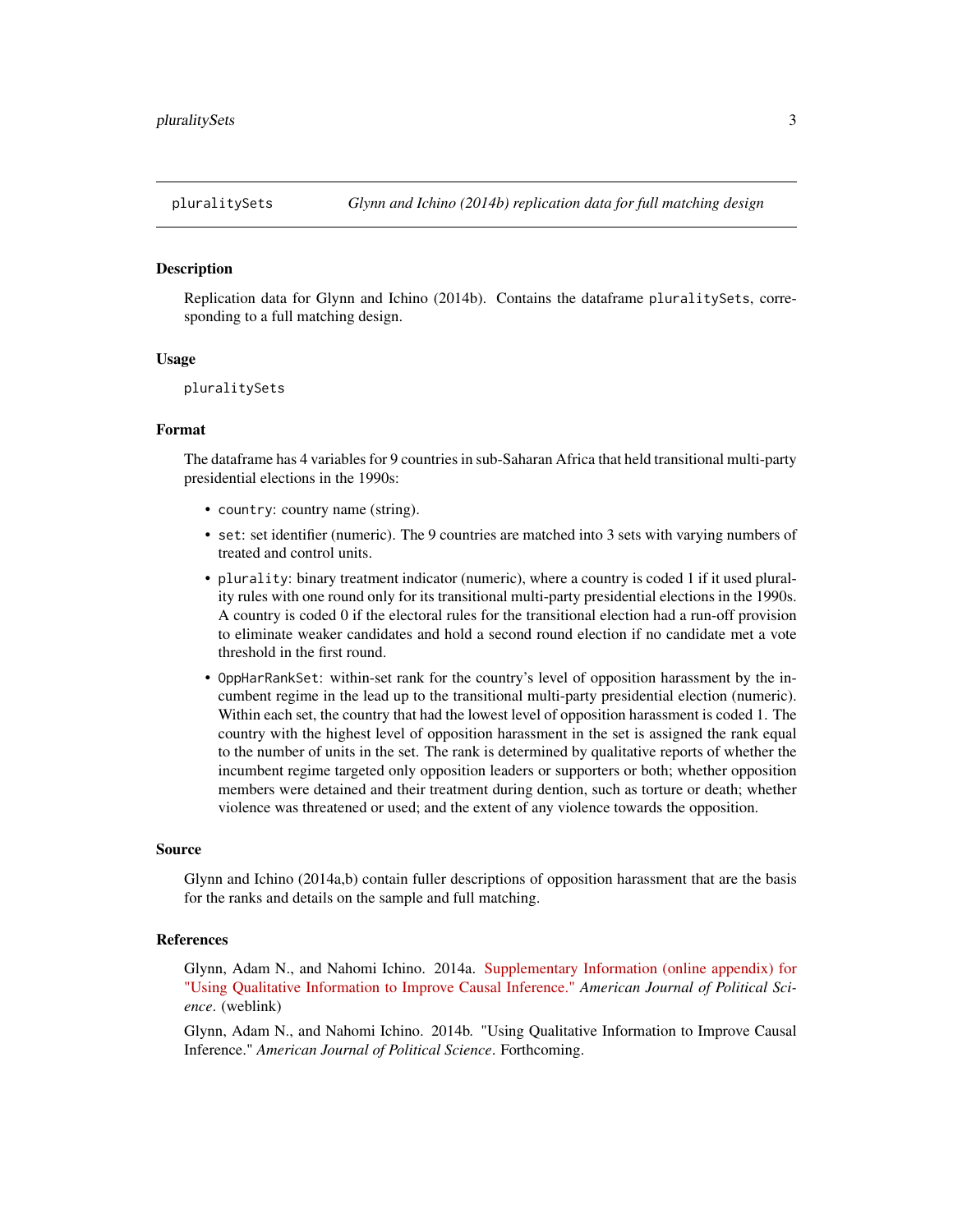#### <span id="page-3-0"></span>See Also

[quade](#page-3-1).

<span id="page-3-1"></span>quade *Calculate Quade's statistic and one-sided p-value.*

#### Description

Calculates Quade's statistic and exact one-sided p-value for a stratified completely randomized design with arbitrary probability of treatment assignment.

#### Usage

quade(obj)

#### Arguments

| an object of class "matched Sets". |
|------------------------------------|

#### Value

quade returns an object of class "quade", which consists of the following components:

| Oobs         | observed test statistic.                                                       |
|--------------|--------------------------------------------------------------------------------|
| permutations | a permutation matrix of possible test statistics and associated probabilities. |
| pval         | p-value.                                                                       |
| sets         | the "matched Sets" object input into the function.                             |

#### Author(s)

Konstantin Kashin <kkashin@fas.harvard.edu>

#### Examples

```
data(pluralityPairs)
between.ranks \leq c(3,4,2,1)dat <- quade.prep(data=pluralityPairs, set="pair", treatment="plurality",
withinRank="OppHarRank", unit="country", betweenRank=between.ranks)
qout <- quade(dat)
qout
data(pluralitySets)
between.ranks \leq c(2,3,1)dat <- quade.prep(data=pluralitySets, set="set", treatment="plurality",
withinRank="OppHarRank", unit="country", betweenRank=between.ranks)
qout <- quade(dat)
qout
head(qout$permutations)
```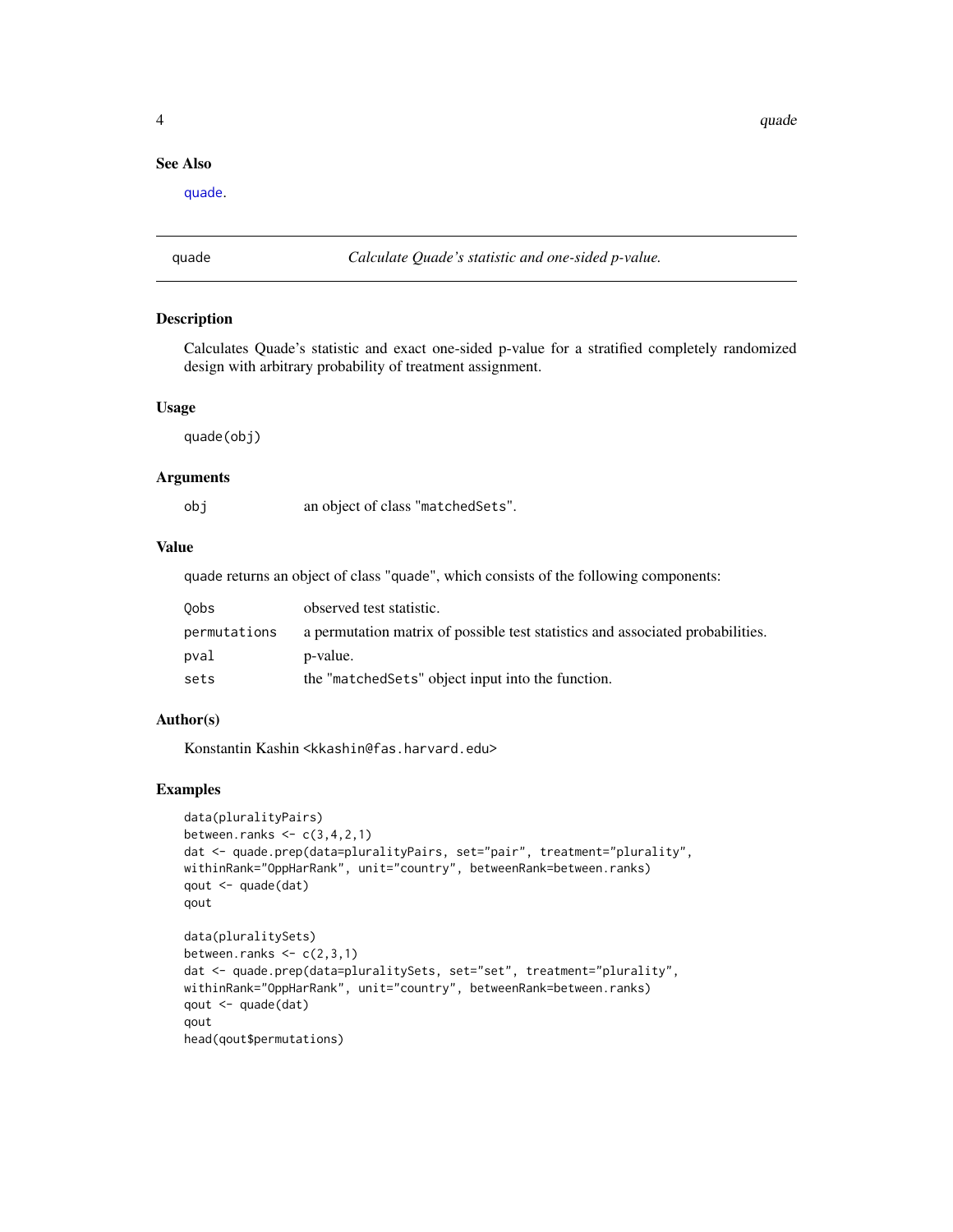<span id="page-4-0"></span>

#### Description

Function to prepare data for the [quade](#page-3-1) function and hence the [qualCI](#page-5-1) function. Processes a data frame with set identifiers, treatment indicators, and within-set ranks, along with vector of betweenset ranks to create a "matchedSets" object.

#### Usage

quade.prep(data, set, treatment, withinRank, unit=NULL, betweenRank)

#### **Arguments**

| data        | an object of class "data. frame" containing set, treatment, and within-set rank<br>variables.                                                                                                                       |
|-------------|---------------------------------------------------------------------------------------------------------------------------------------------------------------------------------------------------------------------|
| set         | the column name of data that contains the set identifier. It cannot contain any<br>NAs.                                                                                                                             |
| treatment   | the column name of data that contains the treatment indicator. Treatment indi-<br>cator must be binary and cannot contain any NAS.                                                                                  |
| withinRank  | the column name of data that contains the within-set ranks. It cannot contain<br>any NAs and must be numeric. See below for details.                                                                                |
| unit        | the column name of data that contains the unit names. May be set to NULL, in<br>which case the unit's name is set to its within-set position.                                                                       |
| betweenRank | a (named) numeric vector of between-set ranks. Names on vector should cor-<br>respond to set identifiers. If between Rank object has no names attribute, an<br>element's name is set to its position in the vector. |

#### Details

Function for preparing data for the [quade](#page-3-1) function. Each set should contain at least one treated unit and at least one control unit.

Within-set ranks must consist of a sequence of consecutive integers starting with either 0 or 1. Ties are not permitted. Typical practice uses 0 and 1 to rank units in a matched pairs design and uses consecutive integers starting with 1 to rank units in a more general matched sets design.

Between-set ranks should be consecutive integers starting with 1. The names on the vector should correspond to the set nomenclature in data[, set].

#### Value

prepareData returns an object of class "matchedSets", which is a named list of length equal to the number of sets. A given list element (corresponding to a set) consists of the following components:

possibleTreat a matrix of possible treatment vectors, where rows correspond to different treatment permutations and columns correspond to the units.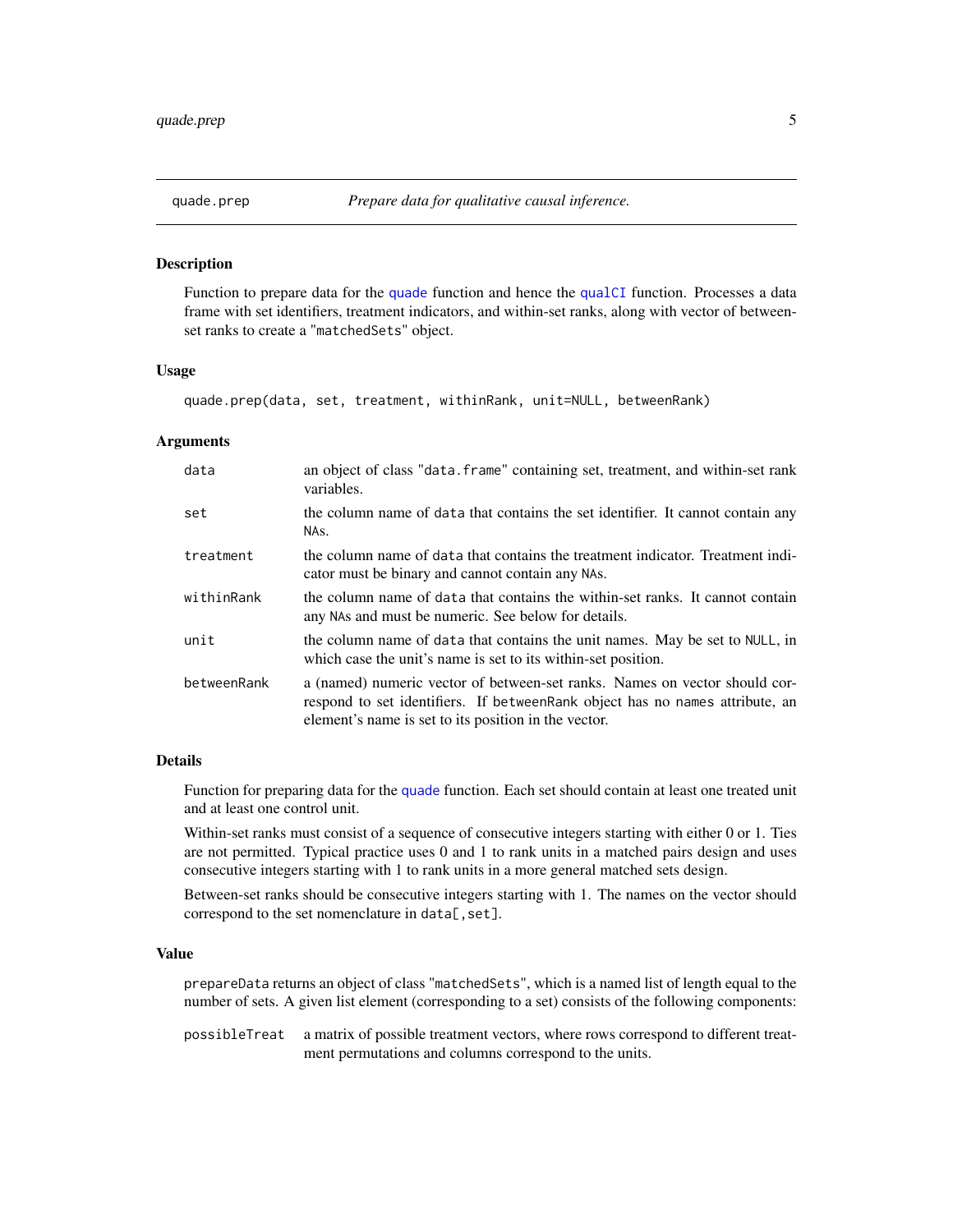<span id="page-5-0"></span>

| prob       | a vector of probabilities corresponding to the probability of receiving a particular<br>treatment permutation from the matrix of possible treatments. Length is equal<br>to the number of rows in possibleTreat. |
|------------|------------------------------------------------------------------------------------------------------------------------------------------------------------------------------------------------------------------|
| obsTreat   | a named vector denoting observed treatment status.                                                                                                                                                               |
| withinRank | a named vector denoting within-set ranks of units.                                                                                                                                                               |
| rank       | numeric, denoting between-set rank of given set.                                                                                                                                                                 |

#### Author(s)

Konstantin Kashin <kkashin@fas.harvard.edu>

#### Examples

```
data(pluralityPairs)
between.ranks \leq c(3, 4, 2, 1)dat <- quade.prep(data=pluralityPairs, set="pair", treatment="plurality",
withinRank="OppHarRank", unit="country", betweenRank=between.ranks)
dat
data(pluralitySets)
between.ranks \leq c(2,3,1)dat <- quade.prep(data=pluralitySets, set="set", treatment="plurality",
withinRank="OppHarRank", unit="country", betweenRank=between.ranks)
dat
dat[[1]]
```
<span id="page-5-1"></span>qualCI *Calculate qualitative confidence intervals.*

#### Description

Calculates one-sided qualitative confidence intervals based on a sign test for a matched pairs design and a stratified rank sum test for a general matched sets design.

#### Usage

qualCI(obj)

#### Arguments

obj an object of class "[quade](#page-3-1)".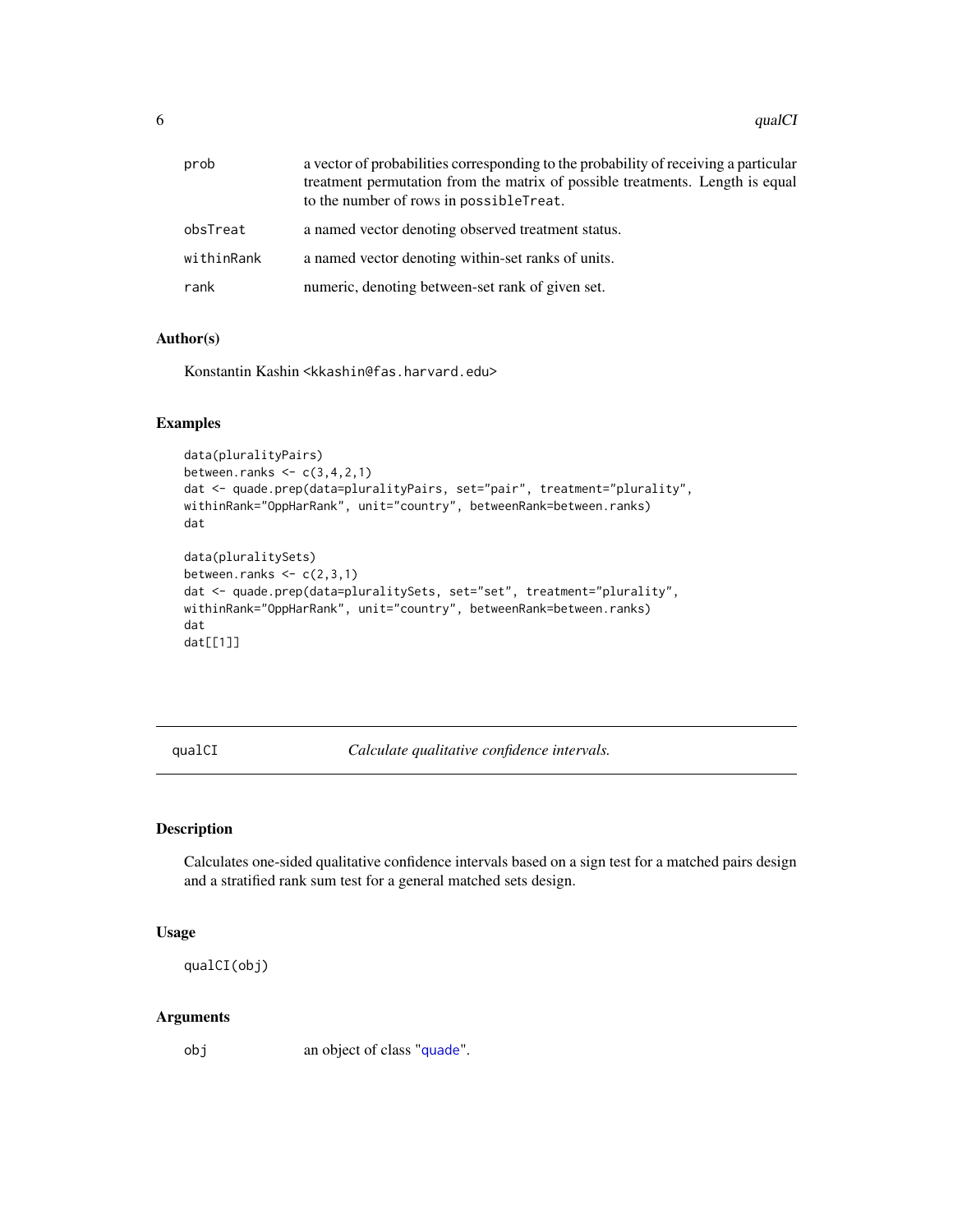#### $q$ ualCI $q$

#### Details

For a matched pairs design, the function identifies the difference between the units in the lowest ranked pair as the qualitative confidence interval, along with the confidence level from the sign test. For a general matched sets design, the function prompts the user to identify the hardest-torank pair from a pool of candidate pairs (all treatment-control pairs where the treated unit has a within-set rank that is immediately above the rank for the control unit). The function then returns the difference between the units in this pair as the qualitative confidence interval, along with the confidence level from the stratified rank sum test.

#### Value

qualCI returns an object of class "qualCI", which consists of the following components:

| qualci   | pair of units whose difference represents the qualitative confidence interval                                                           |
|----------|-----------------------------------------------------------------------------------------------------------------------------------------|
| set      | set from which pair was drawn                                                                                                           |
| ci.level | confidence interval level based on sign rank test for matched pairs and the strat-<br>ified rank sum test for more general matched sets |

#### Author(s)

Konstantin Kashin <kkashin@fas.harvard.edu>

#### Examples

```
data(pluralityPairs)
between.ranks \leq c(3,4,2,1)dat <- quade.prep(data=pluralityPairs, set="pair", treatment="plurality",
withinRank="OppHarRank", unit="country", betweenRank=between.ranks)
qout <- quade(dat)
qualCI(qout)
```

```
data(pluralitySets)
between.ranks \leq c(2,3,1)dat <- quade.prep(data=pluralitySets, set="set", treatment="plurality",
withinRank="OppHarRank", unit="country", betweenRank=between.ranks)
qout <- quade(dat)
# not run because requires user input
# qualCI(qout)
```